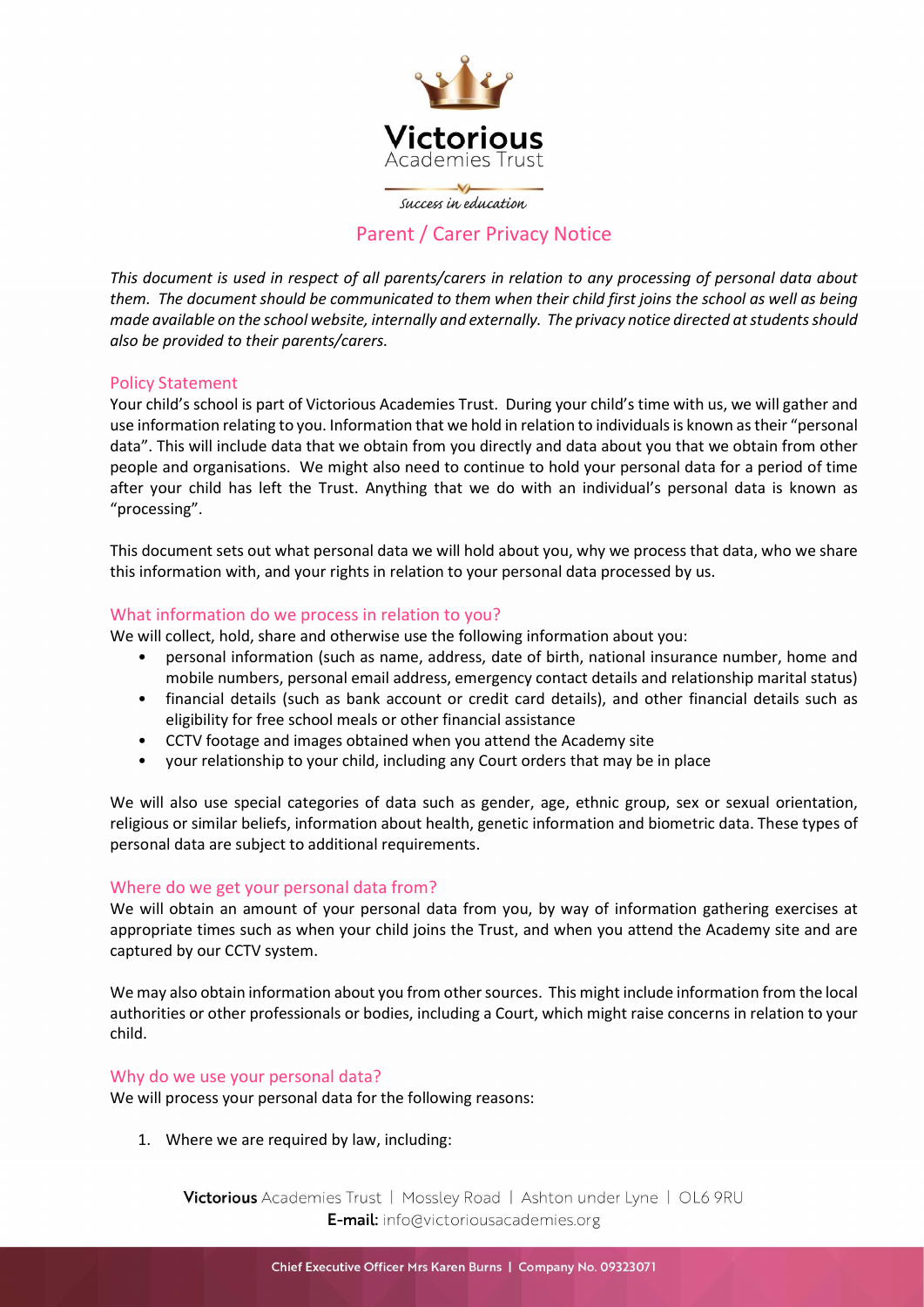

#### success in education

- To provide reports and other information required by law in relation to the performance of your child;
- To raise or address any concerns about safeguarding;
- To the Government agencies including the police;
- To obtain relevant funding for the school; and
- To provide or obtain additional services including advice and/or support for your family.
- 2. Where the law otherwise allows us to process the personal data as part of our functions as a Trust, or we are carrying out a task in the public interest, including:
	- To confirm your identity;
	- To communicate matters relating to the Trust/Academy to you;
	- To safeguard you, our pupils and other individuals;
	- To enable payments to be made by you to the Trust/Academy;
	- To ensure the safety of individuals on the Trust/Academy site; and
	- To aid in the prevention and detection of crime on the Trust/Academy site.
- 3. Where we otherwise have your consent.

Whilst the majority of processing of personal data we hold about you will not require your consent, we will inform you if your consent is required and seek that consent before any processing takes place.

### Why do we use special category personal data?

We may process special category personal data in relation to you for the following reasons:

- 1. Where the processing is necessary for reasons of substantial public interest, including for purposes of equality of opportunity and treatment, where this is in accordance with our Data Protection Policy.
- 2. Where the processing is necessary in order to ensure your health and safety on the Trust/Academy site, including making reasonable adjustments for any disabilities you may have.
- 3. Where we otherwise have your explicit written consent.

There may also be circumstances where we need to use your information in relation to legal claims, or to protect your vital interests of those of your child, and where it is not possible to seek your consent.

### Failure to provide this information

If you fail to provide information to us we may be prevented from complying with our legal obligations.

### How long will we hold your personal data for?

We will hold your personal data only for as long as necessary. How long we need to hold on to any information will depend on the type of information. For further detail please see our Retention and Destruction Policy.

### Who will we share your personal data with?

We routinely share information about you with:

• Local authorities, to assist them in the exercise of their responsibilities in relation to education and training, youth support and safeguarding purposes.

Victorious Academies Trust | Mossley Road | Ashton under Lyne | OL6 9RU E-mail: info@victoriousacademies.org